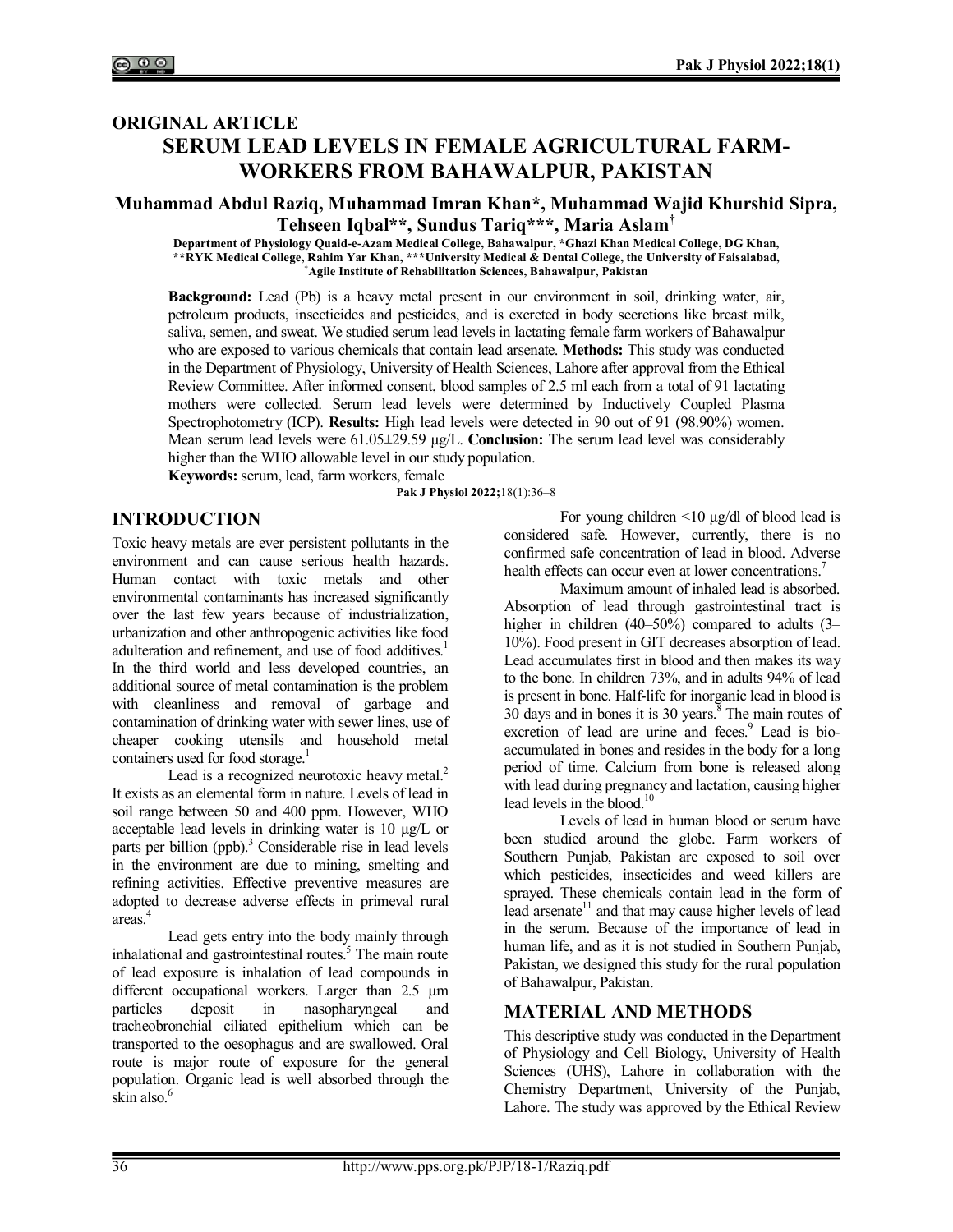Committee of University of Health Sciences, Lahore. Sample size was determined as 90 using the formula:

$$
n = \frac{\sigma_2 (Z_{1-\alpha/2} + Z_{1-\beta})2}{(\mu_1 - \mu_2)2}
$$

A total number of 91 lactating female farm workers working in the farms for at least 1 year in the last 3 years were included in the study. They were permanent residents of rural areas adjoining Bahawalpur City. Participants taking drugs that can chelate metals like Ethylenediaminetetraacetic acid (EDTA) and Dimercaptosuccinic acid (DMSA) etc., tobacco smokers and those taking any drug that can increase body metabolism were excluded from the study. After taking informed written consent, information was entered on a specially designed proforma.

Blood sample of 2.5 ml each was taken under aseptic conditions and serum was separated by centrifugation and stored till final analysis through Inductively Coupled Plasma Spectroscopy (ICP) on Optima 2100-DV, Perkin Elmer. For serum sample preparation for ICP analysis, 1 ml of serum was taken in a lead free polypropylene tube and it was diluted with distilled deionized water to make it up to 5 ml.<br>Standard solutions of lead wi

Standard solutions of lead with concentrations of 25, 50, 75 and 100 ppb were prepared. Prepared standard solutions and diluted serum samples were subjected to ICP-OES (Optical Emission Spectrometry) at wavelength of 220.353 nm for detection of serum lead. The minimum detection limit of ICP machine used was 0.10 ppb. The readings of serum samples were multiplied with dilution factors to get the final serum levels. The data was entered into and analyzed on SPSS-20. Normal distributions of data were checked with Shapiro-Wilk's statistics. Serum lead levels were compared with the recommended WHO serum lead levels.

## **RESULTS**

The mean age of all participants was  $25.55\pm4.91$ years. Majority (79.10%) of them were illiterate. All of these women had been working at the agricultural farms for a mean duration of 5.79±2.95 years. Serum lead levels were estimated in all serum samples of the participants (n=91). Higher than WHO allowable lead levels were detected in 90 (98.90%) serum samples and the mean serum lead levels were 61.05±29.59  $\mu$ g/L. (Table-1).

**Table-1: Estimated levels of lead in serum of female agricultural farm-workers compared with** 

| WHO permissible values $(n=91)$ |                          |                                |  |
|---------------------------------|--------------------------|--------------------------------|--|
| Participants having             | Serum lead levels        | WHO permissible                |  |
| high lead in serum              | $(Mean \pm SD)$          | serum lead levels <sup>6</sup> |  |
| 90 (98.90%)                     | $61.05 \pm 29.59$ * µg/L | $<$ 10 µg/L                    |  |
| $*_{p<0.001}$                   |                          |                                |  |

## **DISCUSSION**

Some early investigators from various parts of United States of America (USA) reported different levels of serum lead, i.e., as low as 1.4  $\mu$ g/L to as high as 119 µg/L.<sup>12</sup>‒14 Kovar *et al*<sup>15</sup> using 28 patients from Central London Maternity Hospital reported blood lead levels of 0.49 µg/L. Ong *et al*<sup>16</sup> reported lead concentrations 0.73  $\mu$ g/L in blood in a multi-racial sample of women from Malaysia. They had a sample size of 114. These women were not occupationally exposed to lead. On the other hand, Li *et al*<sup>17</sup> reported lead levels of 132 µg/L in cord blood from Chinese women. The sample size in that study was 165 and women from Shanghai were occupationally non-exposed to lead. The Chinese found gradual rise in blood lead level during 1980 to 1996. After introduction of lead-free gasoline for use in vehicles the blood lead level dropped gradually after 2016. Kulkybaev *et al*<sup>18</sup> showed that the levels of lead were as low as  $0.51 \mu g/L$  in the blood of a small sample from Russian natives. Khan *et al*<sup>19</sup> determined higher levels of lead in exposed population (industrial workers and traffic police constables) which was higher than their control group. Thus, it is clear that the blood lead levels in people excessively exposed to lead are higher than the WHO allowable levels.

In our study, the mean serum lead levels among the female farm workers were found as  $61.05\pm29.59$  µg/L. The samples taken were from that of an environmentally exposed population. Table-2 shows levels of serum lead in different parts of the world.

| different countries                        |                                 |  |  |
|--------------------------------------------|---------------------------------|--|--|
| Country                                    | <b>Reported Blood Pb levels</b> |  |  |
| Pakistan (This study)                      | $61.05 \pm 29.59 \mu g/L$       |  |  |
| $USA^{12-14}$                              | $1.4 - 119 \mu g/L^*$           |  |  |
| $UK^{15}$                                  | $0.49 \mu g/L^*$                |  |  |
| Malaysia <sup>16</sup>                     | $0.73 \ \mu g/L^*$              |  |  |
| China <sup>17</sup>                        | $132 \mu g/L^*$                 |  |  |
| Russia <sup>18</sup>                       | $0.51 \mu g/L^*$                |  |  |
| $\star$ n $\star$ 11 1 $\star$ 1 $\star$ 1 |                                 |  |  |

**Table-2: Levels of lead in women's blood from different countries**

\*Reported levels converted to µg/L

Mean serum lead levels in occupationally exposed female rural population of Bahawalpur was 61.05 ppb, which is far higher than the WHO permissible limits. This fact is of great concern as higher levels of serum lead in lactating mothers may affect the children of these workers and may cause heavy metal overload and poisoning in these breast-fed babies. It necessitates a specific probe into the adverse developmental effects of lead in children of this vulnerable population.

## **CONCLUSION**

The serum lead level in female agricultural farm workers in Bahawalpur area is considerably higher than the established WHO permissible limits of  $\leq 10 \mu g/L$ .